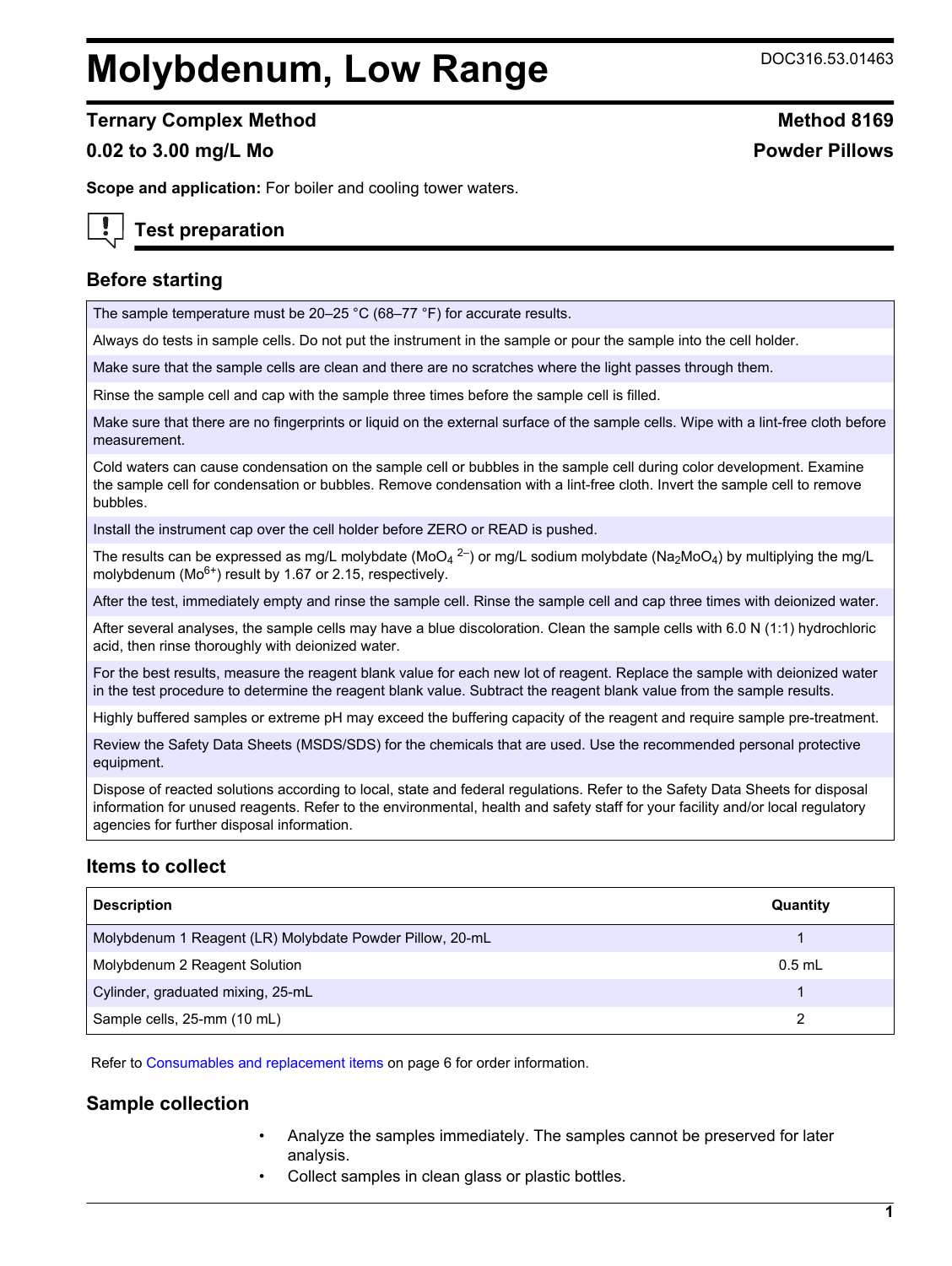• Filter samples that are turbid with filter paper and a funnel.

# **Powder pillow procedure**



**1.** Set the instrument to low range (LR).

For DR300, push the up arrow button. For PCII, push the menu button, checkmark button, then the menu button again.



**2. Prepare the sample:** Fill a 25‑mL graduated mixing cylinder with 20 mL of sample.



**3.** Add the contents of one Molybdenum 1 Reagent Powder Pillow to the mixing cylinder.



**4.** Close the cylinder. Shake the cylinder to completely dissolve the reagent.



**5.** Fill a sample cell with 10 mL of the prepared sample.



**9. Prepare the blank:** When the timer expires, fill a second sample cell with 10 mL of the prepared sample.



**6. Develop the sample:** Add 0.5 mL of Molybdenum 2 Reagent Solution to the prepared sample cell.



**10.** Clean the blank sample cell.



**7.** Swirl to mix. A green color will show if molybdenum is in the sample.



**11.** Insert the blank into the cell holder. Point the diamond mark on the sample cell toward the keypad.



**8.** Set and start a timer for 2 minutes. A 2‑minute reaction time starts.



**12.** Install the instrument cap over the cell holder.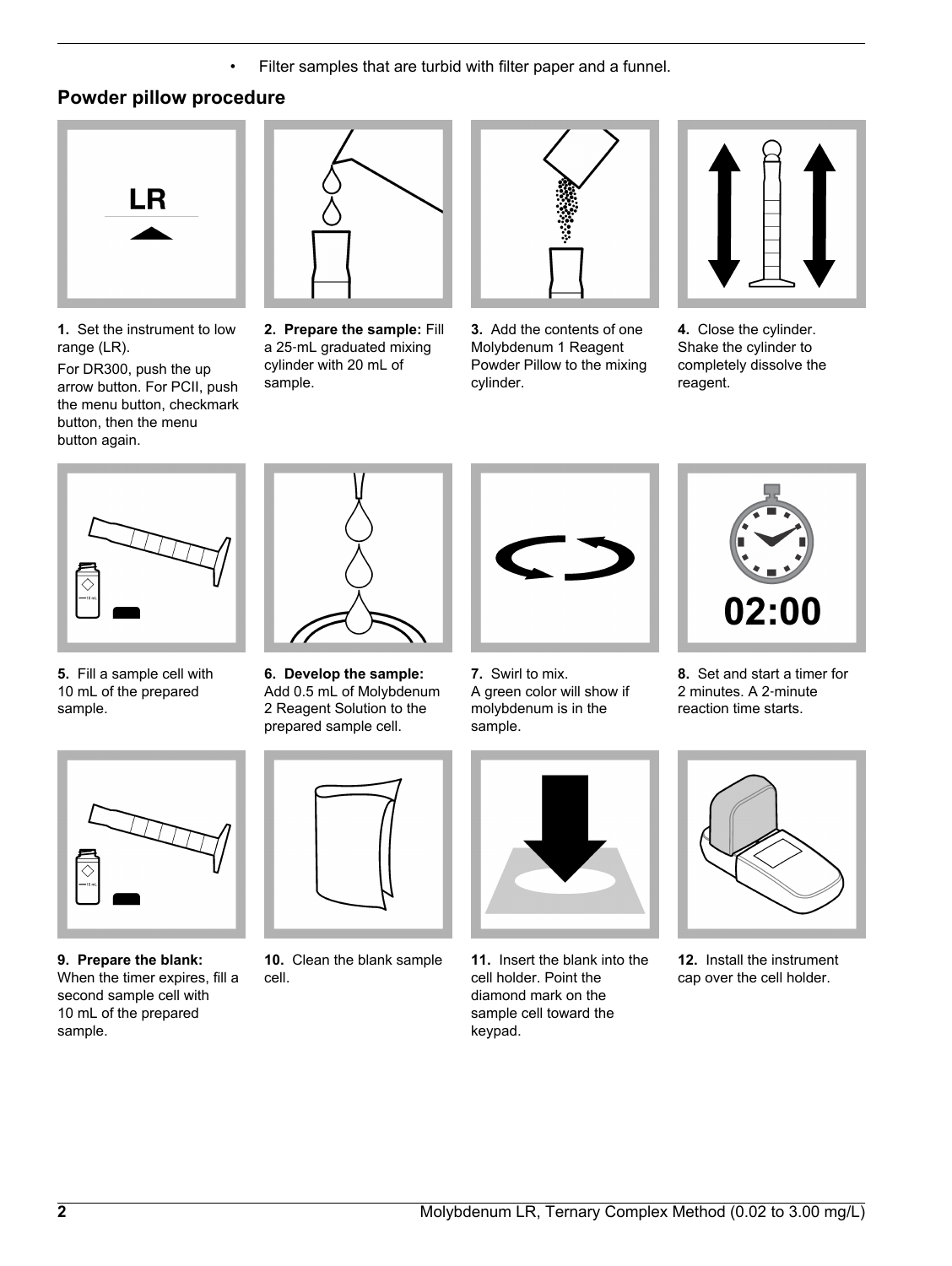

**13.** Push **ZERO**. The display shows "0.00".



**14.** Remove the sample cell from the cell holder.



**15.** Clean the developed sample.



**16.** Insert the developed sample into the cell holder. Point the diamond mark on the sample cell toward the keypad.



**17.** Install the instrument cap over the cell holder.



show in mg/L molybdenum (Mo).

# **Interferences**

Interference studies were completed with a molybdenum standard solution of 2 mg/L Mo<sup>6+</sup> that included the potential interfering ion. When the standard solution concentration changed by ±5% with a given ion concentration, the ion was considered to be a substance that interferes. Interference results are summarized in Table 1, [Table 2](#page-3-0) and [Table 3](#page-3-0).

|  |  | Table 1 Substances that cause a negative interference |
|--|--|-------------------------------------------------------|
|  |  |                                                       |

| <b>Interfering substance</b> | Interference level                                                                                       |
|------------------------------|----------------------------------------------------------------------------------------------------------|
| Alum                         | More than 7 mg/L                                                                                         |
| Aluminum                     | More than 2 mg/L                                                                                         |
| AMP (Phosphonate)            | More than 15 mg/L                                                                                        |
| <b>Bicarbonate</b>           | More than 5650 mg/L                                                                                      |
| <b>Bisulfate</b>             | More than 3300 mg/L                                                                                      |
| <b>Borate</b>                | More than 5250 mg/L                                                                                      |
| Chloride                     | More than 1400 mg/L                                                                                      |
| Chromium                     | More than 4.5 mg/L. Read the molybdenum concentration immediately after<br>the 2-minute reaction period. |
| Copper                       | More than 98 mg/L                                                                                        |
| Diethanoldithiocarbamate     | More than 32 mg/L                                                                                        |
| <b>EDTA</b>                  | More than 1500 mg/L                                                                                      |
| <b>Ethylene Glycol</b>       | More than 2% (by volume)                                                                                 |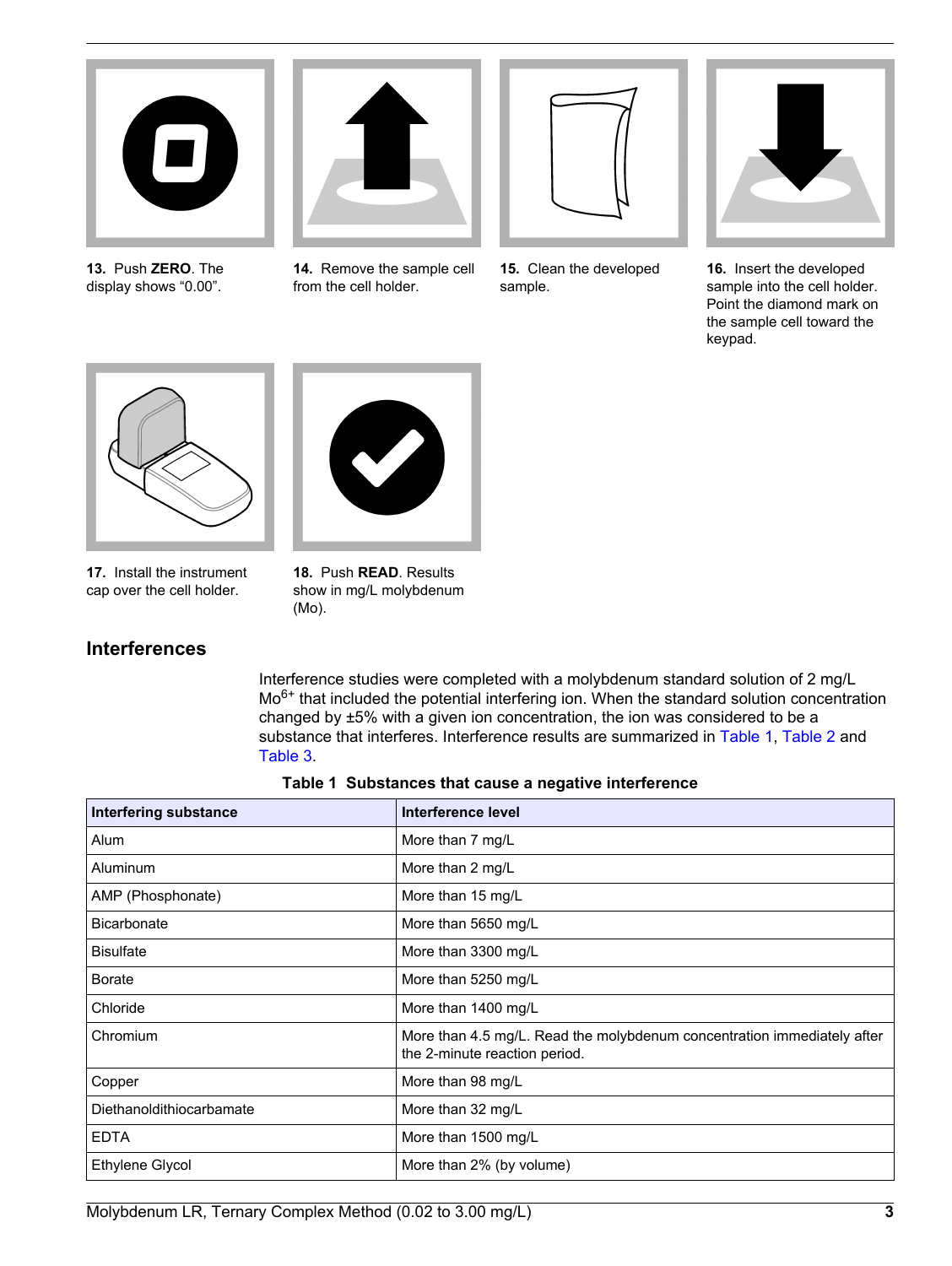<span id="page-3-0"></span>

| <b>Interfering substance</b>                 | Interference level                                                                                                                                                                                                                                                         |
|----------------------------------------------|----------------------------------------------------------------------------------------------------------------------------------------------------------------------------------------------------------------------------------------------------------------------------|
| Highly buffered samples or extreme sample pH | Can prevent the correct pH adjustment (of the sample) by the reagents.<br>Sample pretreatment may be necessary. Adjust to pH 3-5 with acid (Sulfuric<br>Acid, 1 N) or base (Sodium Hydroxide, 1 N). Correct the test result for the<br>dilution from the volume additions. |
| <b>Iron</b>                                  | More than 200 mg/L                                                                                                                                                                                                                                                         |
| Lignin Sulfonate                             | More than 105 mg/L                                                                                                                                                                                                                                                         |
| Nitrite                                      | More than 350 mg/L                                                                                                                                                                                                                                                         |
| Orthophosphate                               | More than 4500 mg/L                                                                                                                                                                                                                                                        |
| Phosphonohydroxyacetic Acid                  | More than 32 mg/L                                                                                                                                                                                                                                                          |
| Phosphonate HEDP                             | Positive interference of about 10% up to 30 mg/L. As the concentration<br>increases above 30 mg/L, a decrease in the molybdenum concentration<br>reading occurs (negative interference).                                                                                   |
| Sulfite                                      | More than 6500 mg/L                                                                                                                                                                                                                                                        |

## **Table 1 Substances that cause a negative interference (continued)**

## **Table 2 Substances that cause a positive interference**

| Interfering substance   Interference level |                                                                                                                                                                                                                                                                 |
|--------------------------------------------|-----------------------------------------------------------------------------------------------------------------------------------------------------------------------------------------------------------------------------------------------------------------|
| Benzotriazole                              | More than 210 mg/L                                                                                                                                                                                                                                              |
| Carbonate                                  | More than 1325 mg/L                                                                                                                                                                                                                                             |
| Morpholine                                 | More than 6 mg/L                                                                                                                                                                                                                                                |
| Phosphonate HEDP                           | The presence of the phosphonate HEDP at concentrations up to 30 mg/L will increase the apparent<br>molybdenum concentration reading by approximately 10% (positive interference). Multiply the test<br>result by 0.9 to get the actual $Mo^{6+}$ concentration. |
| Silica                                     | More than 600 mg/L                                                                                                                                                                                                                                              |

## **Table 3 Non-interfering substances**

| <b>Interfering substance</b> | Interference level |
|------------------------------|--------------------|
| <b>Bisulfite</b>             | 9600 mg/L          |
| Calcium                      | 720 mg/L           |
| Chlorine                     | 7.5 mg/L           |
| Magnesium                    | 8000 mg/L          |
| Manganese                    | 1600 mg/L          |
| Nickel                       | 250 mg/L           |
| PBTC (phosphonate)           | 500 mg/L           |
| Sulfate                      | 12,800 mg/L        |
| Zinc                         | 400 mg/L           |

# **Accuracy check**

# **Standard additions method**

Use the standard additions method to validate the test procedure, reagents and instrument and to find if there is an interference in the sample. Items to collect:

- Molybdenum Standard Solution, Voluette® Ampule, 1000 mg/L Mo6+
- Graduated cylinder, 250 mL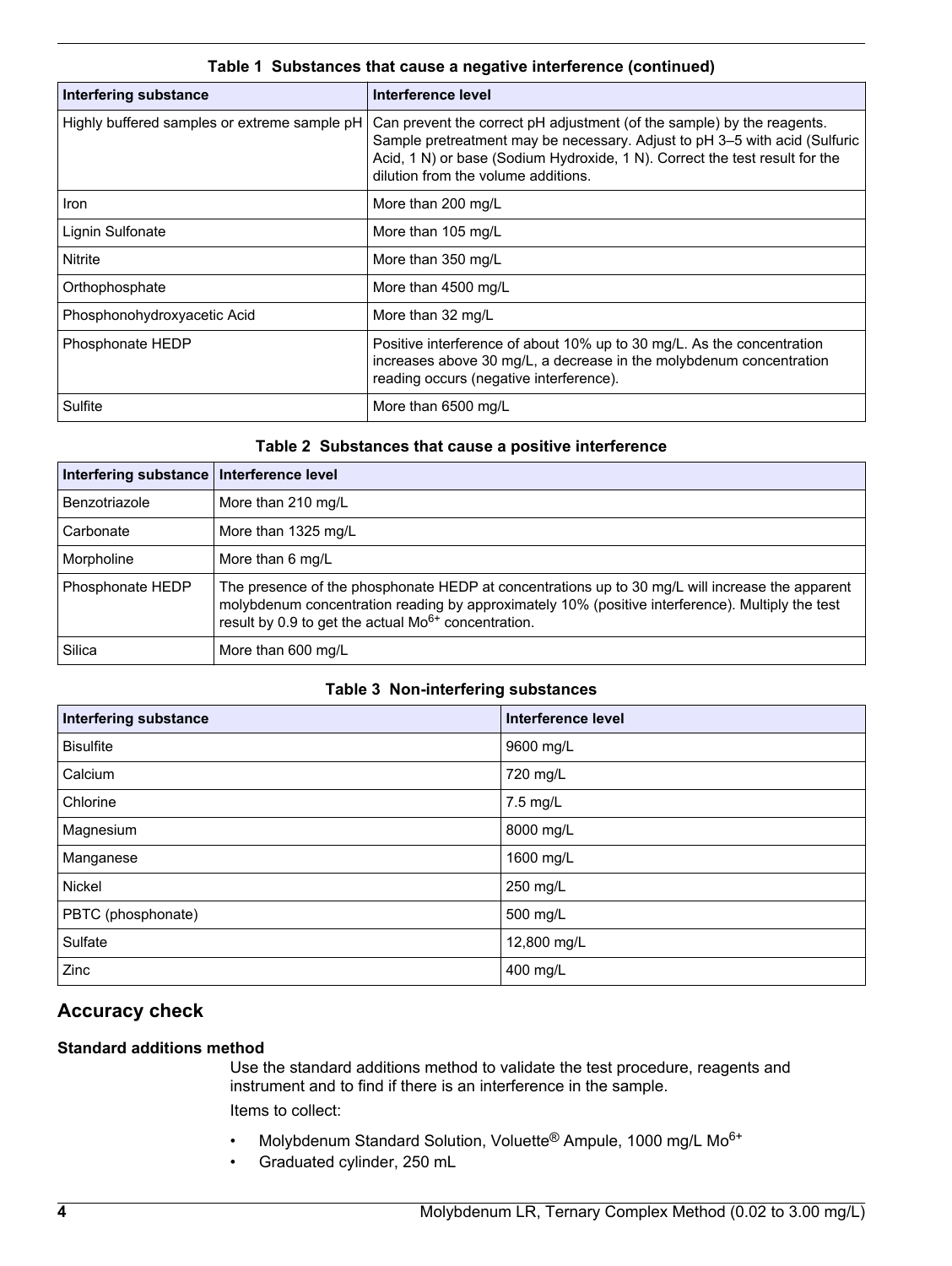- Pipet, TenSette®, 0.1–1.0 mL and tips
- Erlenmeyer flasks (3)
- **1.** Prepare three spiked samples: use the TenSette pipet to add 0.1 mL, 0.2 mL and 0.3 mL of the standard solution, respectively, to three 200-mL portions of fresh sample. Mix well.
- **2.** Use the test procedure to measure the concentration of each of the spiked samples. Start with the smallest sample spike. Measure each of the spiked samples in the instrument.
- **3.** Compare the expected result to the actual result. The expected molybdenum concentration increase is approximately 0.50 mg/L for each 0.1 mL of standard added.

#### **Standard solution method**

Use the standard solution method to validate the test procedure, the reagents and the instrument.

Items to collect:

- Molybdenum Standard Solution, 10.00-mg/L
- 50-mL volumetric flask, Class A
- 10-mL volumetric pipet, Class A and pipet filler
- Deionized water
- **1.** Prepare a 2.00-mg/L molybdenum standard solution as follows:
	- **a.** Use a pipet to add 10.00 mL of 10.00-mg/L molybdenum standard solution into the volumetric flask.
	- **b.** Dilute to the mark with deionized water. Mix well. Prepare this solution daily.
- **2.** Use the test procedure to measure the concentration of the prepared standard solution.
- **3.** Compare the expected result to the actual result.

*Note: The factory calibration can be adjusted slightly with the standard calibration adjust option so that the instrument shows the expected value of the standard solution. The adjusted calibration is then used for all test results. This adjustment can increase the test accuracy when there are small variations in the reagents or instruments.*

#### **Method performance**

The method performance data that follows was derived from laboratory tests that were measured on a DR300 and a Pocket Colorimeter II during ideal test conditions. Users can get different results under different test conditions.

| Precision (95% confidence interval) |
|-------------------------------------|
| $2.00 \pm 0.02$ mg/L Mo             |

## **Summary of method**

Molybdate is determined with the ternary complex method by the reaction of molybdate molybdenum with an indicator and a sensitizing agent that results in a stable blue complex. While molybdate ( $MoO4<sup>2-</sup>$ ) is the actual chemical species used in the chemistry, the instrument shows the result as molybdenum, Mo.